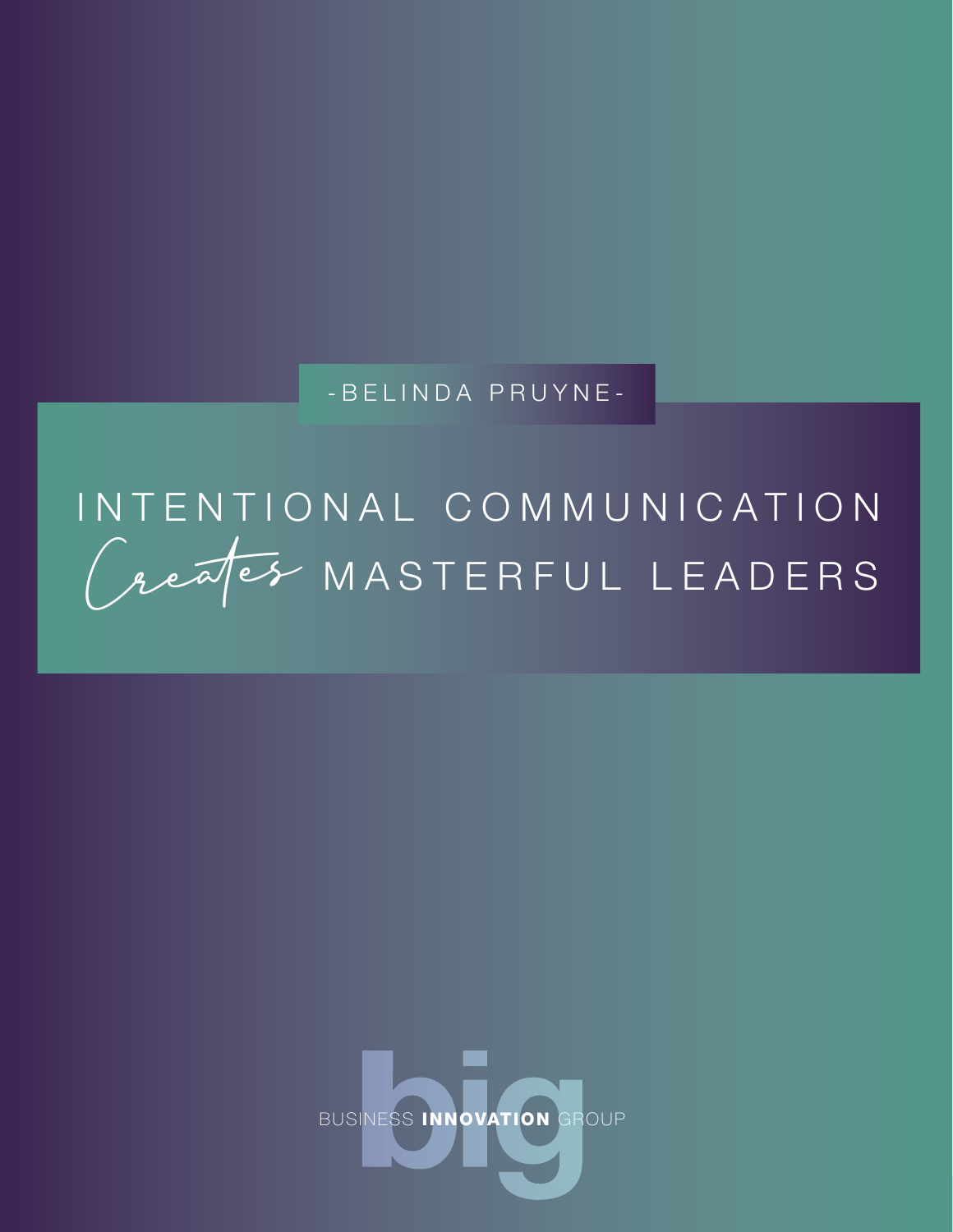What separates a

Good Leader

from a

GREAT Leader?

Their ability to

Communicate!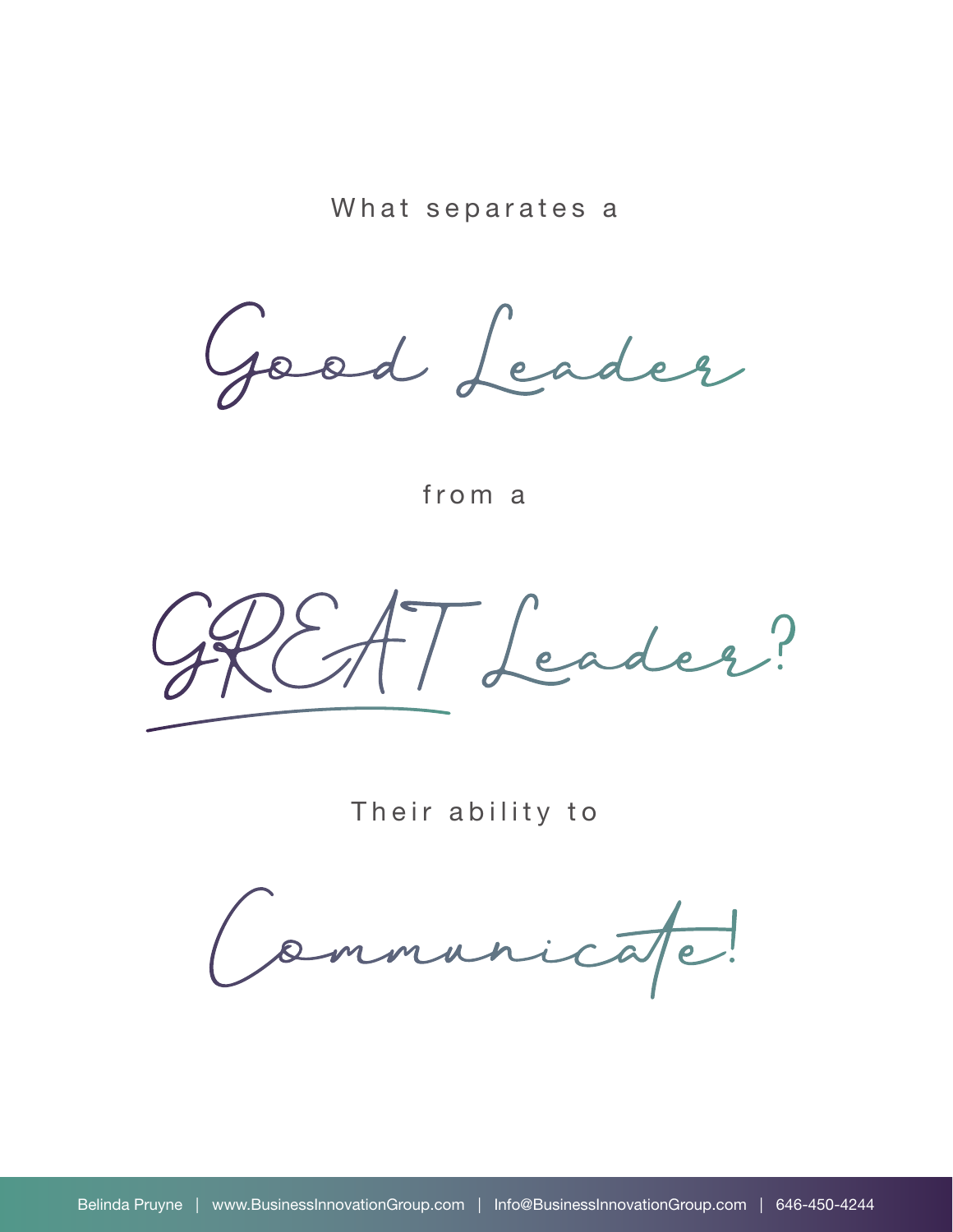WHAT IS THE MOST IMPORTANT SKILL YOU CAN DEVELOP IF YOU WANT TO BE A HIGHIY RESPECTED LEADER?



Entrepreneur magazine states that: "Over 90% of the personnel officials at 500 US businesses stated that increased communication skills Entrepreneur magazine states that: "Over 90%<br>of the personnel officials at 500 US businesses<br>stated that **increased communication skills**<br>are needed for success in the 21st century."<sup>1</sup>

Harvard Business Review asked subscribers to rate what they see as the most important trait of a leader. They rated "the ability to communicate" as the most important factor in making an executive "promotable," more important than ambition, education, and capacity for hard work.<sup>2</sup>

A major new study from Blessing White just provided the answer. 1,500 leaders were asked in the study: "What leadership development topics would most improve your ability to achieve results for the organization? The answer was clear and resounding. Communication. <sup>3</sup>

A recent poll by Gallup showa that 68% of the people who leave their jobs do so not because they don't like what they are doing but because of their leaders.<sup>4</sup>

68%

Their number one complaint is that they don't:

- C o m m u n i c a t e
- **Communicate Clearly**
- **Communicate Consistently**

If the leaders of the company are not communicating, is it any wonder that performance and profits are suffering, turnover rates are on the rise and company cultures are flat?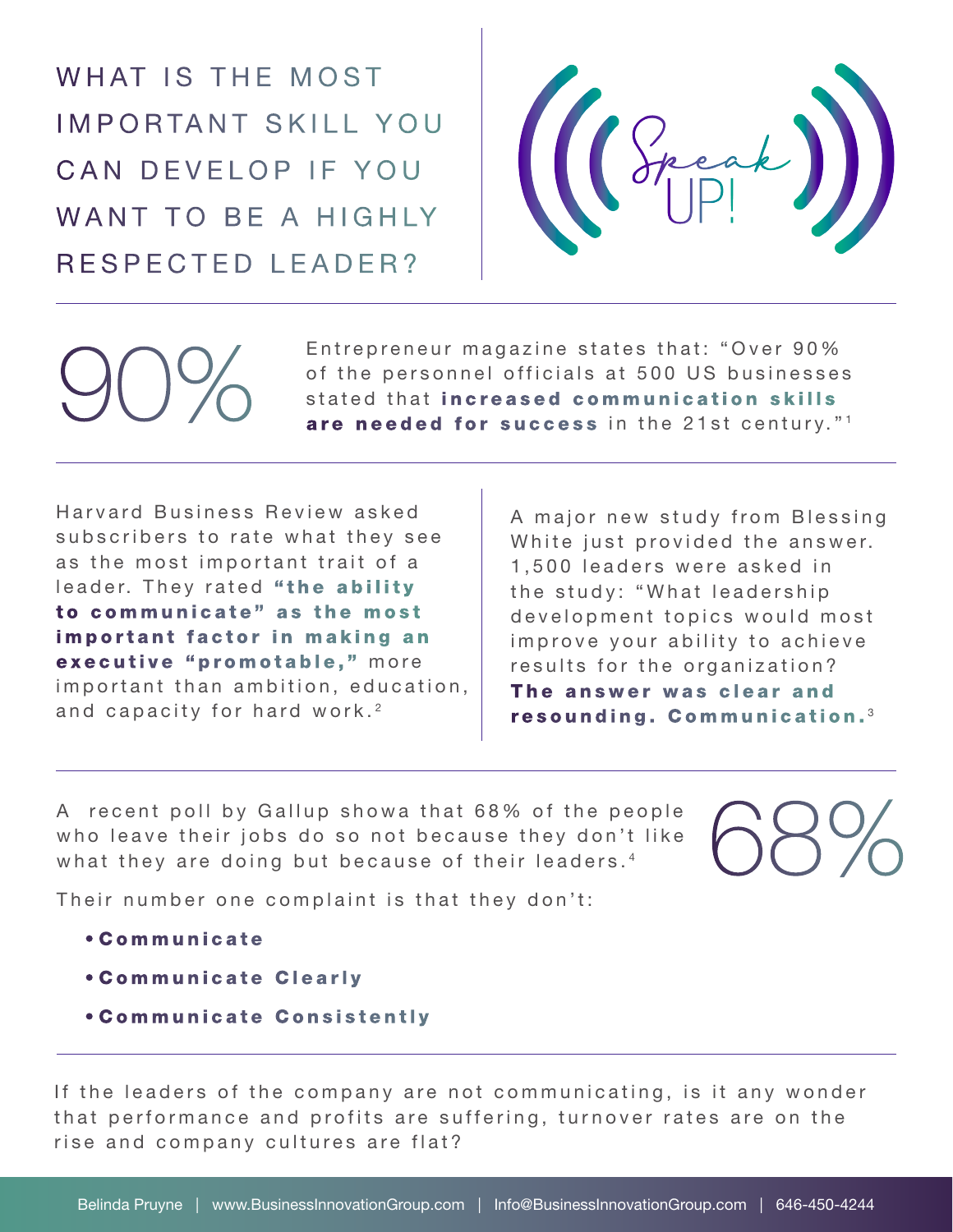

Creates highly recognized, respected, and rewarded leaders.

The kind people line up at the door to work with and buy from.

Don't be afraid to Speak Up! As a leader (or a leader in the making) it is your responsibility to do so.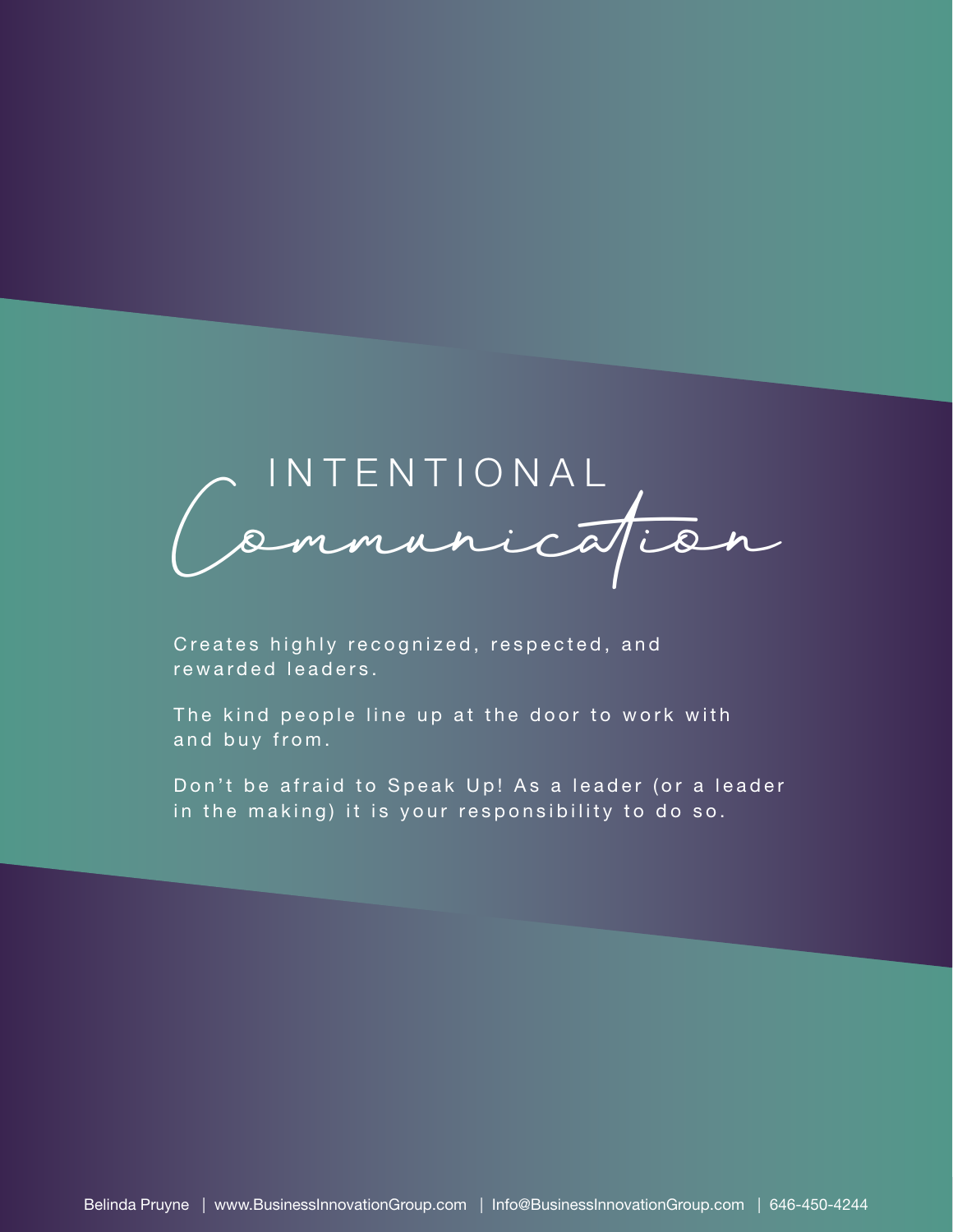9 cles OF COMMUNICATION



Here is an example of what most people think of when they are about to have what they would call a difficult conversation.

By the time you are done reacting and responding with the same energy that is coming at you, you are both two dots on the bottom of the page, completely closed off.

You have NO hope or ability to hear or communicate with one another. This is a daily scenerio that people fall into where communication is not possible.



When you don't respond in kind to the anger/FEAR that is coming your way, the other person will eventually recognize there is no one to fight with and stop. This will give you the opportunity to set a positive/constructive tone for the meeting and increase your opportunity for success exponentially.

If they try escalating things again and you don't follow suit, fighting with themselves will get old and they will stop.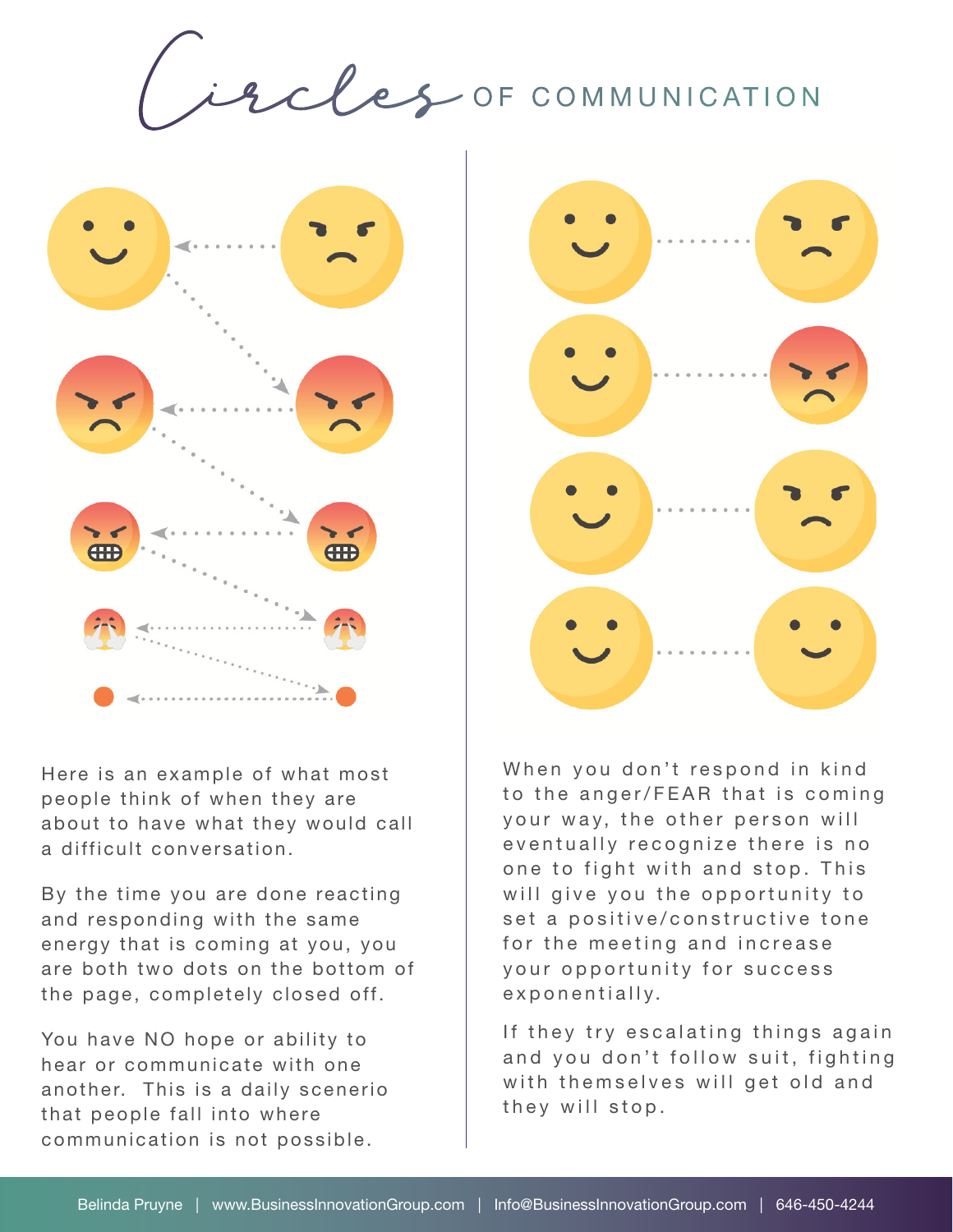Communication is Key

It is what makes great leaders engaging, respected and f o l l o w e d .

It is what separates great companies from good companies.

It is what builds deep loyalties, high performance and a willingness to go the extra mile.

Yet, while it is the key in bringing people together and into focused action, it is one of the main reasons projects fail and people leave their jobs.

Then factor in the impact that technology has played in dismantling our communication abilities and leaders today have a real challenge.

Truly, technology has allowed us to connect with people and resources around the globe that we would not have access to. However, it has killed our ability to actually communicate with one an o ther by creating a wall for us to hide behind.

Have you ever had something to say to a colleague, direct report or vendor that could potentially be a difficult conversation and decided to send an email rather than speaking with the person directly... only to have it backfire by escalating the problem?

What if I told you the things you feared most about communicating didn't have to be that way?

It's true...by utilizing the following Elements of Intentional Communication you can turn difficult conversations into transformational experiences.

Dinea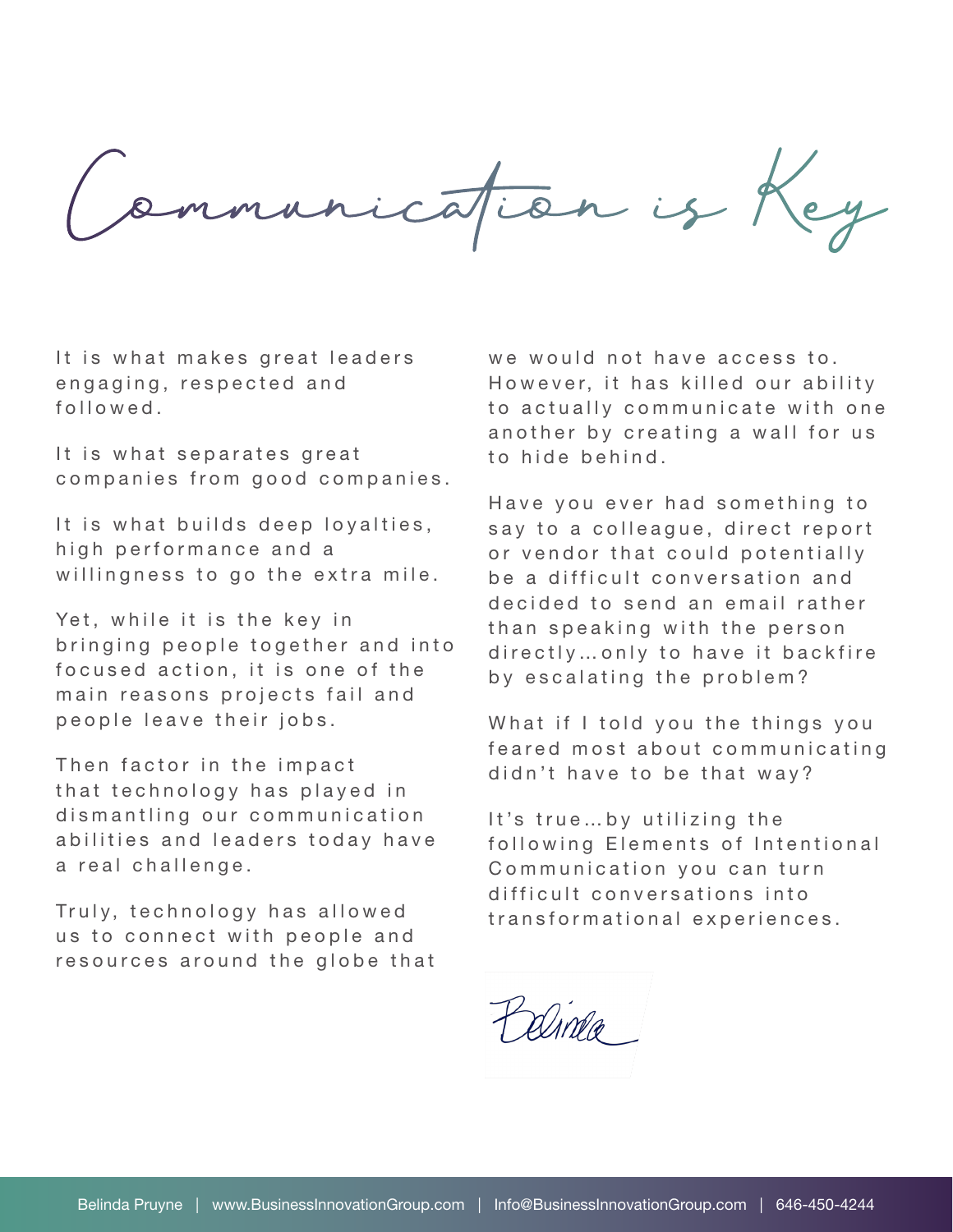

# Turn Difficult Conversations Into Transformational Experiences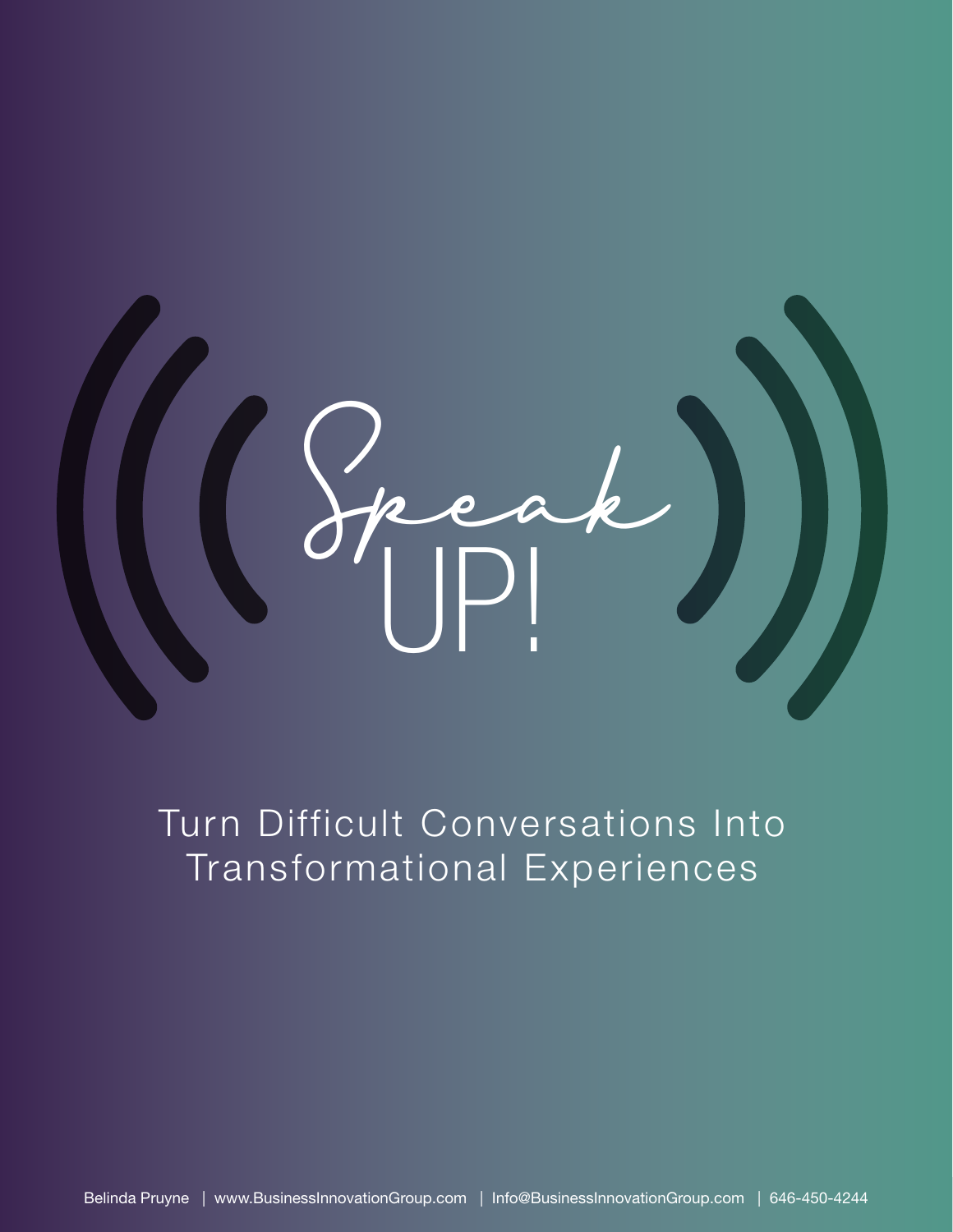



## **1. IT'S MORE IMPORTANT TO** BE RESPECTED THAN LIKED

In business today, this is one of the top areas that cause leaders to make less than sound business decisions.

Wanting to be liked rarely results in effective or wise decisions. Many do this because they are afraid of having a difficult conversation. The truth of the matter is, when you make a business decision based on personal needs you leave yourself open for attack.

When you make choices focused on your intentions and goals, you remove the personal element, thus making it harder to argue with the outcome. While you may not be popular, the rewards and business growth that result from your maintianing focus will earn you respect in the end.



Winging it is not a strategy for success, preparation is.

Have a clear focus and outcome identified for the meeting. Create notes for yourself, practice what it is you want/need to say and be mindful of the places you think they may have an adverse reaction.

When you do this, you are better prepared to handle a curve ball if they throw one your way.



The whole point of the meeting is to give some information to the person you are speaking with, so your number one goal is to be heard. You can't achieve this when you are more concerned about being right and looking good.

When you think about what you need to say, also factor in the approach or path that you believe will give you the greatest ability to connect with them. Some people are more left brained/rational, others are more right brained/ emotional. So, always be present to your audience and think about how to best reach them specifically.

Once you have that figured out, be prepared to meet them where they are when they arrive at the meeting. They may be fearful, distracted or having a difficult day. You need to take that into consideration as you begin the meeting.

Your role is to be the grounding force. Be the calm to create the space for a constructive meeting. You can't do that if you approach every conversation the same way. People are different so your approach needs to be as well.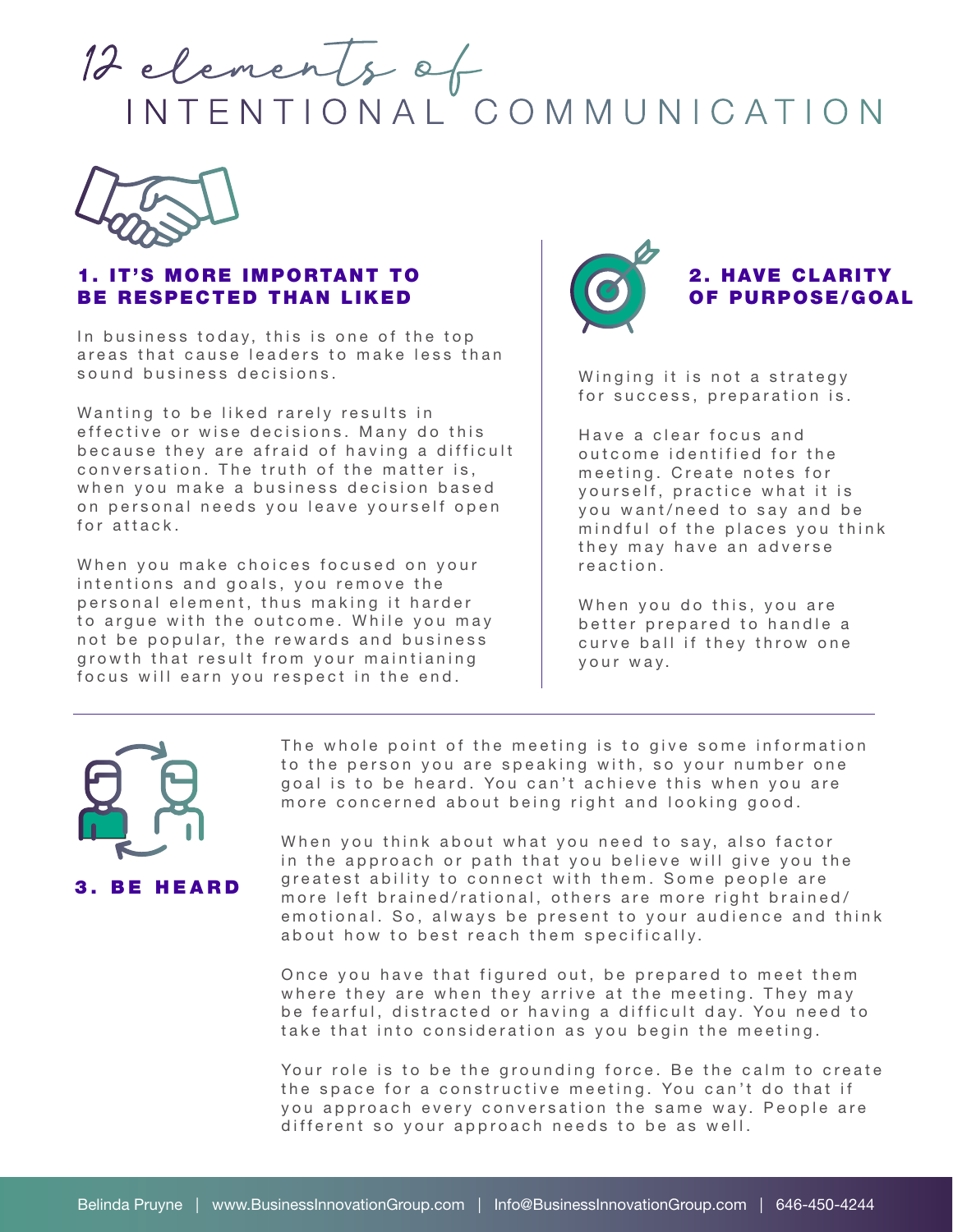

Setting the tone for the meeting is the first indicator to the recipient as to what the meeting is all about. I don't mean the topics you will cover per se, but your intent/what you want for them.

This is what establishes their receptiveness to what you have to say, even if it is difficult to hear.

For example, regarding performance, meet with them to discuss ways for them to be "Even Better" at what they are doing. This approach allows you to share difficult information with them because they know your ultimate goal is to help them, not to make them wrong.

When you establish rapport at the start of the meeting, you also create space to give them feedback and already have their buy in or in cases of termination you can let them go with dignity.



#### 5 . A C K N O W L E D G E T H E M

Many times, walking into your office will activate all kinds of fear driven stories in them. To help set the tone for a constructive meeting take a moment to acknowledge them for being fully present, open to the conversation and honest in their responses.



#### **6. COME FROM RESPECT**

Always come from a place of respect when delivering constructive information.

Respect for them, the situation, how this will impact them and for their journey to the solution.

Be mindful of your tone and body language. Give them time to process what you are saying. You've already done that during your preparation time, for them it's new.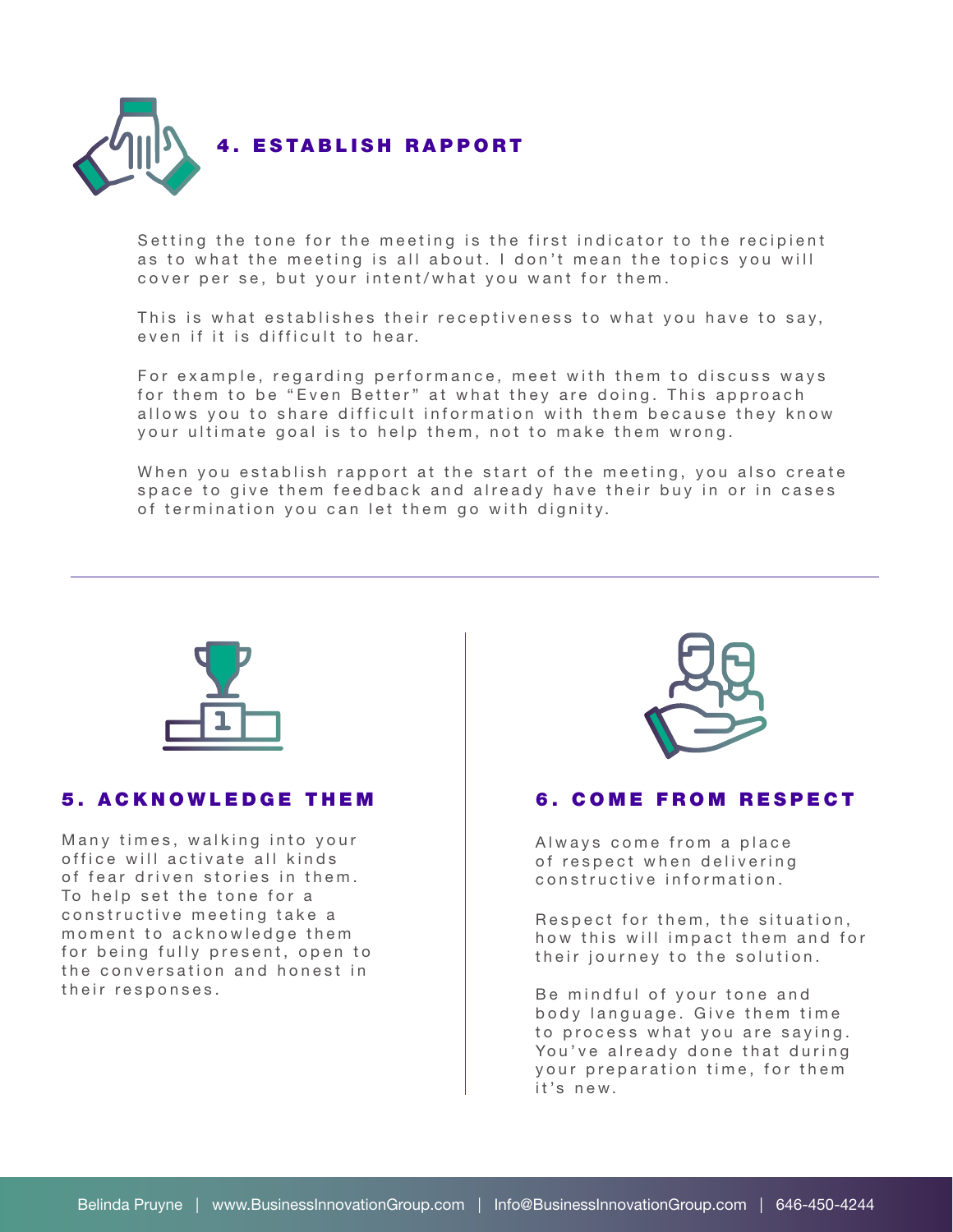

## **7. SPEAK IN THE 1ST PERSON**

One thing you can do to help keep potentially explosive emotions out of the conversation is to speak in the 1st person. When you do this, you take ownership for your part of the conversation and encourage them to do the same.

This shift in how you speak helps keep finger pointing - aka placing the blame on others, to a minimum. This sets the stage to get to the bottom of the situation more quickly and with less resistance.



### 8. MASTER DIPLOMACY

Keeping in mind your ultimate goal for the meeting, (make sure they walk away hearing all you have to share with them) you must master the art of diplomacy.

The first step is to separate the feelings from the facts. The feelings will rarely, if ever, lead you to the truth or to the solution of the real problem.

They will have feelings come up - your job is not to react to them, as they are the symptom. You want to look below them and get to the cause.

If you find yourself getting triggered, take a breath and give yourself a moment to get grounded again.

Take the high road. You are less likely to engage from an emotional perspective and will create real possibility of impacting change.



# 9. LISTEN WITH A DETECTIVE'S EAR

Often when we're in meetings we are focused on what we will say in response to something others have said. You want to make sure that is not the case here.

Really listen, take in what they are saying, both verbally and nonverbally, before you respond.

Give them space to speak and find their way in the conversation.

Take ownership of anything you or others may have contributed to the situation and be willing to expand your thinking of how to bring resolution.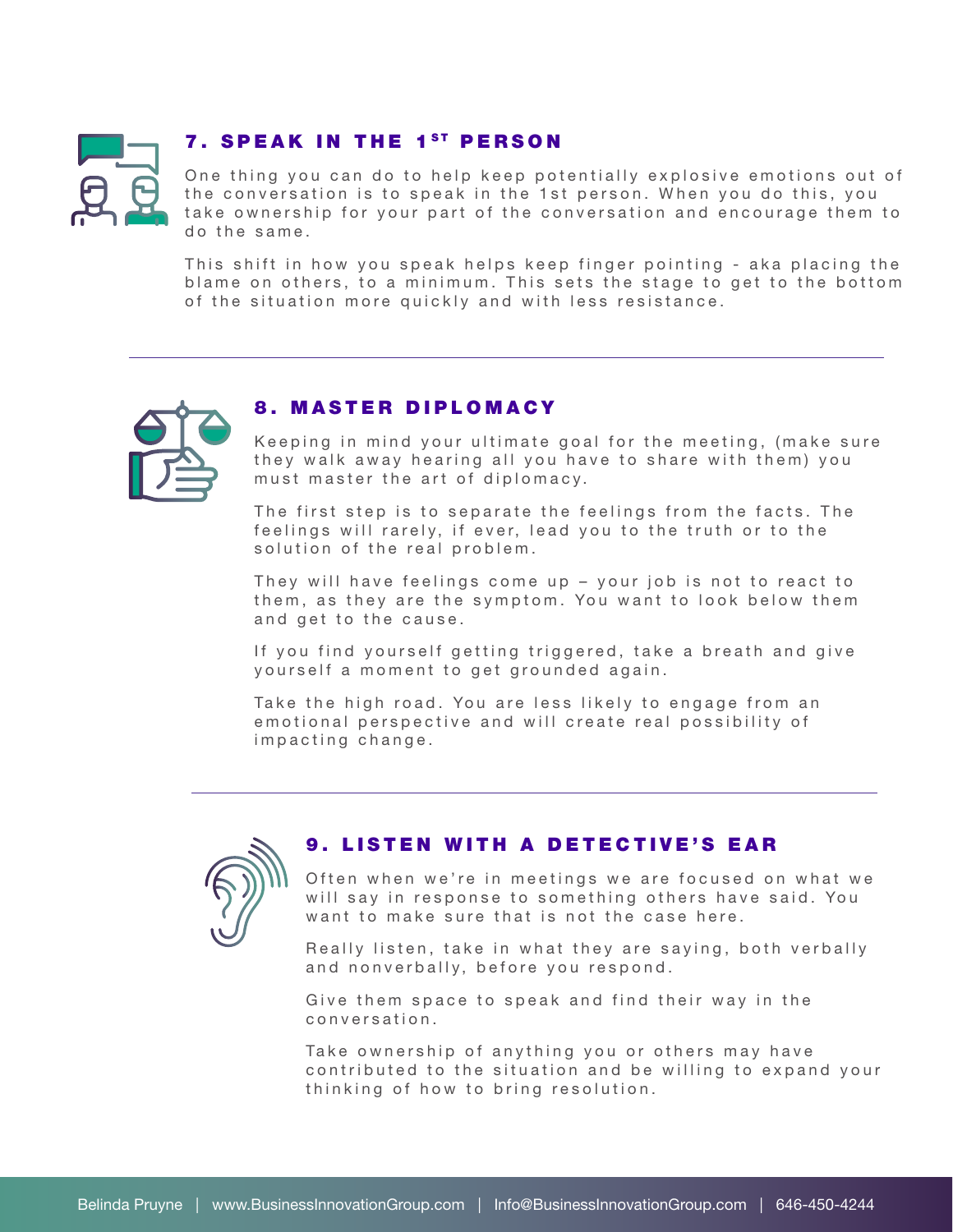

This is a great tool to use to deepen the connection and commitment to finding a resolution.

When practicing "Reflective Listening" you want to repeat back to them what they just said, using as many of their words as possible. This ensures you understood them correctly AND allows them to feel heard and respected.

Creating a common ground for the conversation to continue with greater ease.



This step is as important as establishing rapport and setting the tone for the meeting, especially when you are delivering something difficult.

Remember, as hard as it is for you, it is harder for them.

You may need to say the same thing over and over again until they can take it in. Do NOT escalate your voice when doing this. Show compassion and patience.

You have known about this meeting and its content for a while, they are just hearing it for the first time. Your patience is key to their ability to take things in.

If you find that they are not getting it and you are struggling to be patient, take a moment and put yourself in their shoes… what do you think they need at this moment to receive this information?

This is the time for you to be compassionate AND strong. It doesn't mean you cave and change the outcome of the meeting, but it does mean you are patient with them throughout the process



**COMMIT TO** THE OUTCOME **NOT TO BEING** RIGHT.

It is easy to lose sight of the outcome throughout the meeting, as it takes its twists and turns.

This is where doing the preparation prior to the meeting will help keep you on course.

When you find yourself puffing up and about to engage emotionally, take a breath and return your focus to the outcome of the meeting.

Separate the feelings from the facts and regroup.

What you are doing is for the benefit of the individual and of the company. Let that be your motivator.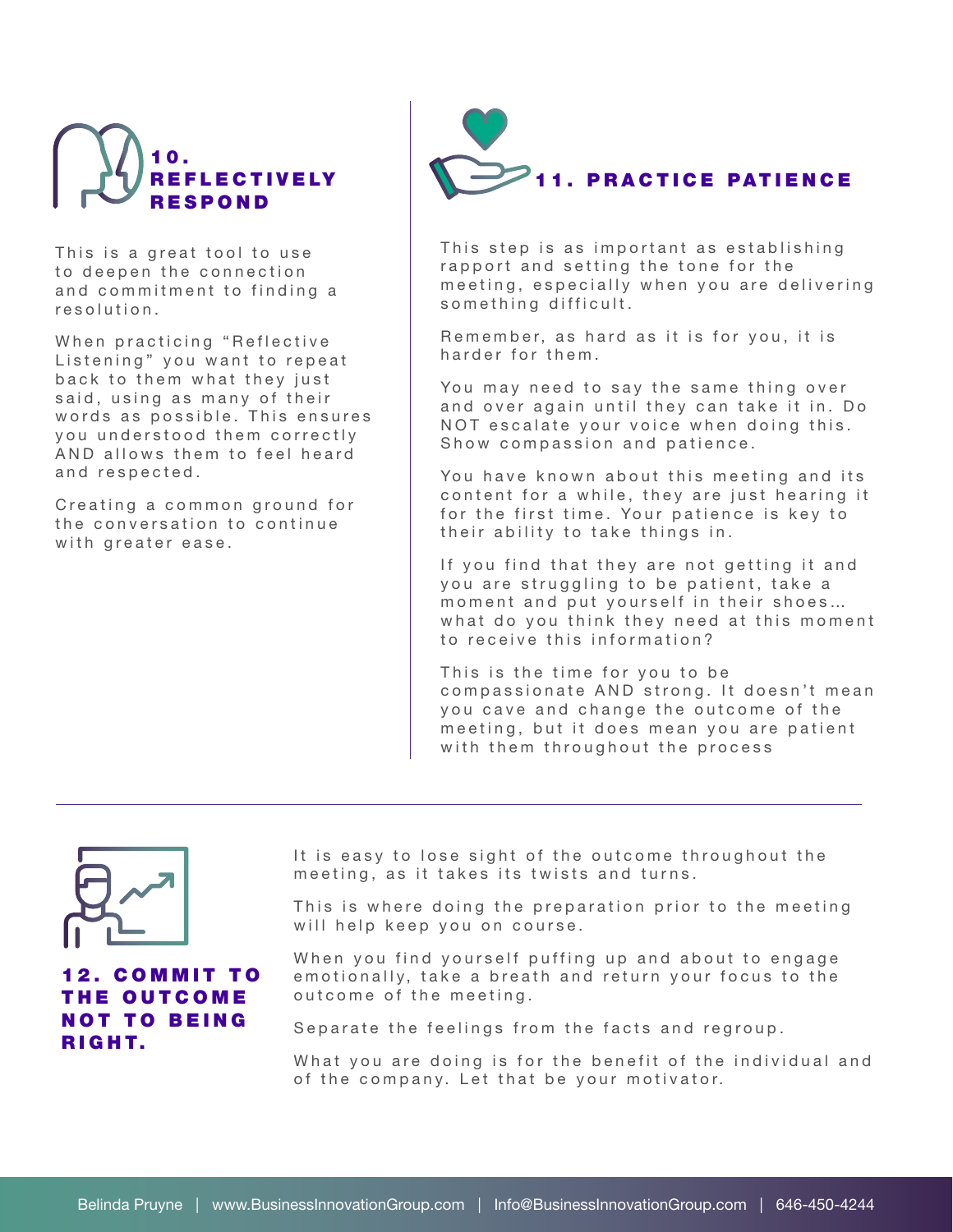# 12 elements of INTENTIONAL COMMUNICATION